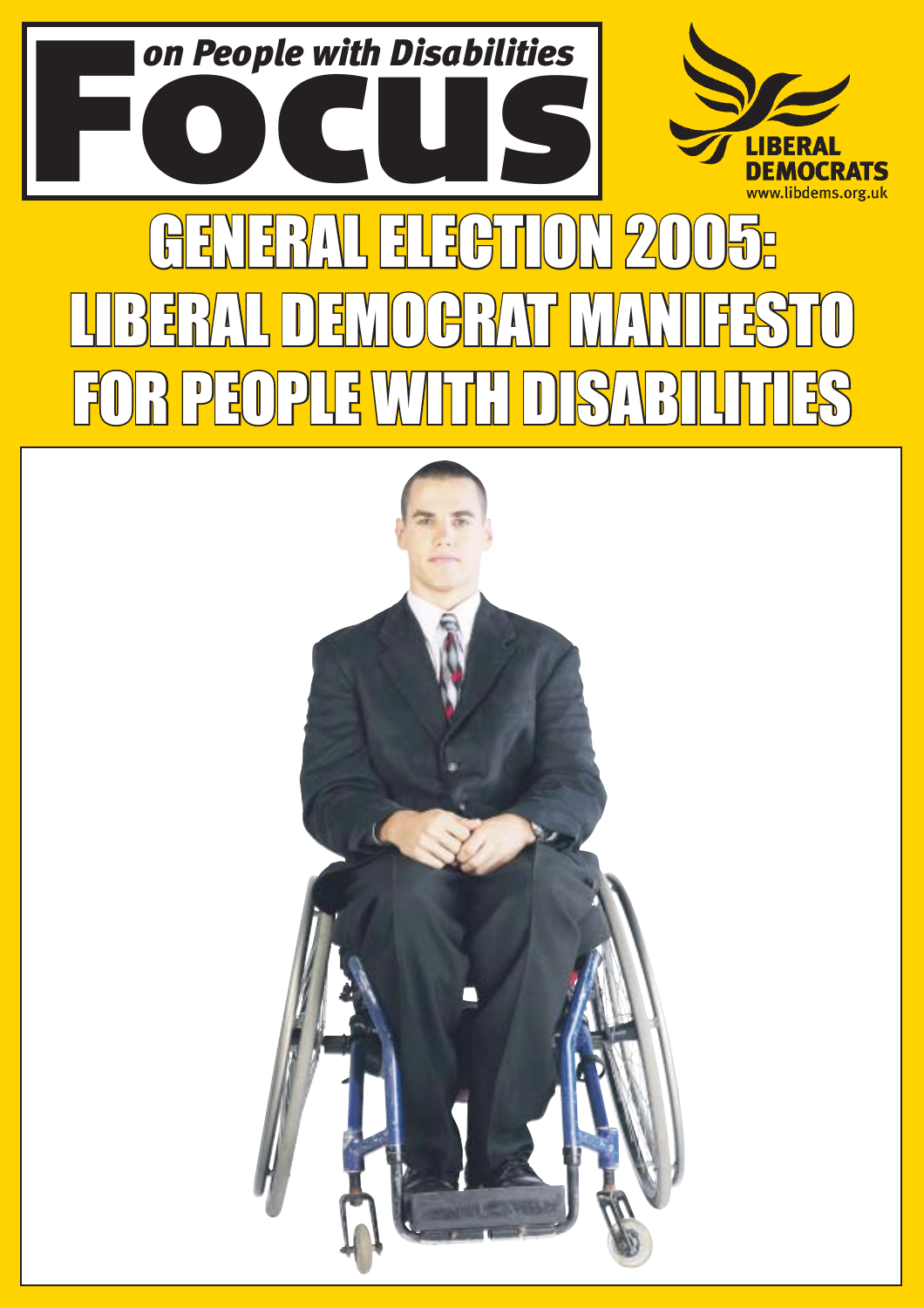*Charles Kennedy MP Liberal Democrats 4 Cowley Street London SW1P 3NB* **020 7222 7999** *www.libdems.org.uk*

For the Liberal Democrats equality of opportunity is not an optional extra  $-$  it is at the core of our political philosophy. Fighting discrimination in all its forms underpins our bat the core of<br>to this is our long standing commitment to a single Equality Act to put displaint our policies. Central<br>par with race and sex our pointical princes principles. I ignority also minimized in all the forms allow puls our pointies. Certain<br>to this is our long standing commitment to a single Equality Act to put disability legislation on a

For people with disabilities, the disadvantages that many face can be traced directly to the Way our society operates, particularly our benefit system and public services. Helping people to help themselves is what the Liberal Democrat approach is all about. This means promoting independent living where ever possible – more flexible access to the job market, improved mobility and access in the community, giving people greater control over their own healthcare.

Over a million people with disabilities want to work, yet the benefit system can actually hold<br>them back. That is why more a more flexible system that involves 'partial capacity hold<br>would enable more people to find fulfil them back. That is why more a more flexible system that involves 'partial capacity benefit' would enable more people to find fulfilment in the involves 'partial capacity benefit<br>ineligible for the benefits which are essential in the job market without fear of becoming<br>.

But as important as practical measures are, the Liberal Democrats want to tackle the marginalisation of people with disabilities within the political process.<br>Inst election disabled people found it impossible to volted at 3 process. It is a scandal that at the<br>be tackled because political participation is last election disabled people found it impossible to vote at 3 out 5 polling stations. This must<br>be tackled because political participation is key to successful policies and actions. This must<br>parliament figure heavily in be tacking because pointical purscripturers is neg to successity pointies and activity singularity. Darriers to communication with the better use of IT, and providing stations. This must<br>Parliament figure heavily in our plans.<br>Parliament figure heavily in our plans.

This manifesto sets out measures designed to break the cycle of exclusion that many disabled impossible for society to ignore. people face. The Liberal Democrats are determined that the voices of disabled people become<br>impossible for society to ignore.<br>Colorles (Comment)

# *Top 4 policies for people with disabilities This document*

● A Single Equality Act - strengthening the fight against discrimination by putting disability legislation is on a par with race and sex discrimination.

**• Promoting independent living** - reforming the New Deal to help people with disabilities find work, providing a f200 a year winter fuel payment for the severely disabled and free off-peak local bus travel for all people with disabilities.

● **Accessible public services** - giving people with disabilities more control over their healthcare and ensuring that schools are able to deal with pupils with Special Education Needs.

**A voice for people with disabilities** - by removing the barriers to communication and political participation.

*contains Federal Liberal Democrat policy, except in areas where policy of the Scottish and Welsh Liberal Democrats applies. A full costing document will be published at the same time as the General Election Manifesto.*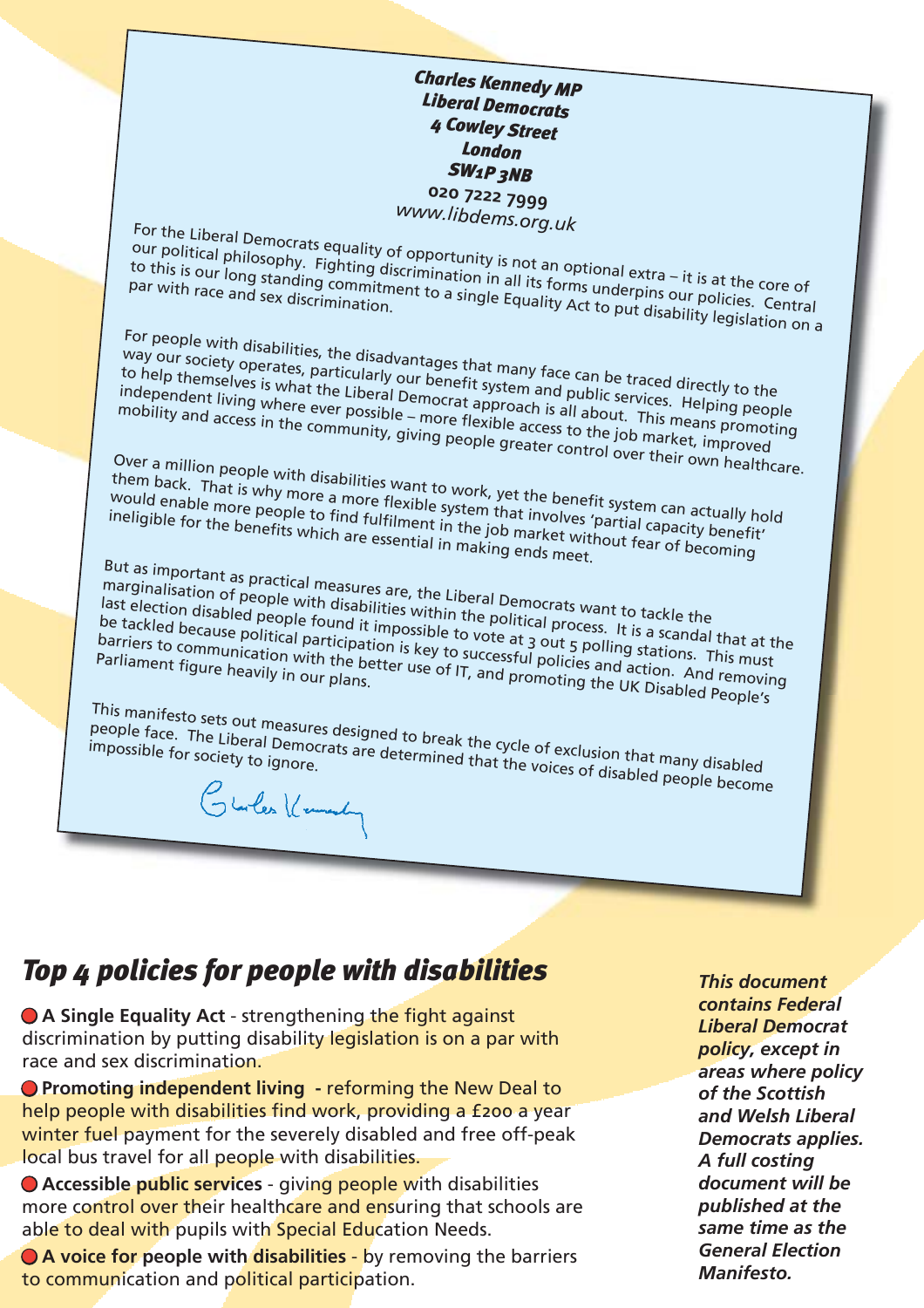# *Promoting independent living*

Liberal Democrats want to see a society where we all share equality of opportunity, unimpeded by discrimination. People do not face disadvantage because of their disabilities but experience discrimination because of the way we organise society. It is our duty to ensure that education, work, public services and leisure are equally accessible to all people.

As well as fighting discrimination, it is essential to promote independent living for people with disabilities. Only one in two disabled people of working age are currently in employment, compared with 4 out of 5 non-disabled people. We must do more to help the over one million disabled people who want to work but don't have a job. The inflexibility of the benefit system also acts as a disincentive to disabled people looking to return to work. It is hugely difficult for many disabled people to work for the necessary 16 hours per week to qualify for the Working Tax Credit.

Equality of access to transport is essential to enable disabled people to achieve full social inclusion. Inaccessible transport severely restricts participation in society and access to healthcare and employment. A quarter of disabled people surveyed by Leonard Cheshire have turned down jobs due to inaccessible transport.

Disabled people have to deal with a series of expensive demands from healthcare to home adaptations, which add to the already spiralling costs of living. Recent research by the Joseph Rowntree Foundation showed a growing gap between the benefits disabled people are receiving and their actual cost of living. We will do more to help with these costs, so that no one is unfairly disadvantaged.

### We will:

● Strengthen the fight against discrimination with a single Equality Act to ensure that disability legislation is on a par with race and sex discrimination.

- Such legislation is crucial if the government's proposed Commission for Equality and Human Rights is to be effective.

- It would enforce protection from discrimination in fields such as employment, education and the provision of goods and services.

 $\bullet$  Help people with disabilities find stable, long-term employment, by:

- Reforming the New Deal so that it supports those who need most help in accessing the job market. Individual Work Schemes would replace the current 'one size fits all' approach, offering more flexible and intensive help to those who experience severe difficulty in gaining employment.

- Investigating the feasibility of introducing a Partial Capacity Benefit for those able to do some work. This would enable and encourage people with disabilities to do varying amounts of paid work without fear of becoming ineligible for benefits.

- Promoting the Access to Work scheme - which provides advice and practical support to people with disabilities and their employers to help overcome work -related obstacles.

 $\bullet$  Improve mobility and access  $-$  so that people with disabilities do not feel isolated from essential services and their wider community. We will:

- Provide free off-peak local bus travel for all people with disabilities. Outside the rush hour, thousands of local buses run virtually empty. We will give all people with disabilities (as well as pensioners) free off-peak local travel on local buses, as for example pensioners already have in London. That will mean much more freedom.

- Make the rail network more accessible  $-$  meaning that stations as well as vehicles must be accessible. According to research by Tripscope, 60% of stations in Britain are not accessible to people with disabilities. We will invest in improving the rail system by using savings from the roads budget.

- Invest in improving public transport. We will improve public transport by encouraging local authorities to extend the congestion charge where suitable. Congestion charging in London has cut pollution, cut traffic jams and paid for new investment in buses.

- Encourage local authorities to tackle fraud and abuse of the Blue Badge scheme. Measures could include appointing a Fraud Investigations officer or setting up a forum to investigate increasing mobility for people with disabilities.

- Improve access to public buildings. British Parliamentary buildings, administrative councils and heritage buildings would be encouraged to publish annual reports on any measures taken to increase

accessibility for people with disabilities.

● We will help people with disabilities deal with the extra costs of everyday living, by:

- Providing more support for energy costs. We will help severely disabled people of working age with their fuel bills by giving them the same £200 a year winter fuel payment that pensioners receive.

- Axing the unfair Council Tax - and replace with a fair and affordable Local Income Tax. Under the current Council Tax system, the poorest 10% pay over 4 times more of their income than the richest 10%. A Local Income Tax is based very simply on the ability to pay  $-$  so that no one pays more than they can afford.

- Encouraging local authority use of accessible housing registers. Centralising all local information about properties adapted for people with a physical disability speeds up the process of matching housing to peopleís needs, reduces waiting times and avoids unnecessary spending on adapting properties.

- Making homes more affordable. We will tackle the affordable housing crisis by encouraging the development of new forms of home ownership - particularly using shared ownership to provide affordable homes for local people. We will also make available some public sector land to build affordable homes for local people.

## *Accessible public services*

People with certain disabilities such as special learning needs and mental health problems are amongst the poorest groups in society, die younger of preventable diseases than the rest of the population and miss out on life-saving screening programmes. Preventable deaths for people with learning disabilities are four times higher than for the rest of the population. Yet, people with disabilities do not all enjoy equal access to healthcare.

Long-term personal care also puts a huge financial strain on people with disabilities. Many local authorities are means-testing and charge people receiving continuing care when the NHS should meet the full cost of the person's care under existing legislation.

Almost one in five children - around 1.5 million - have some form of Special Educational Need. Yet barriers to